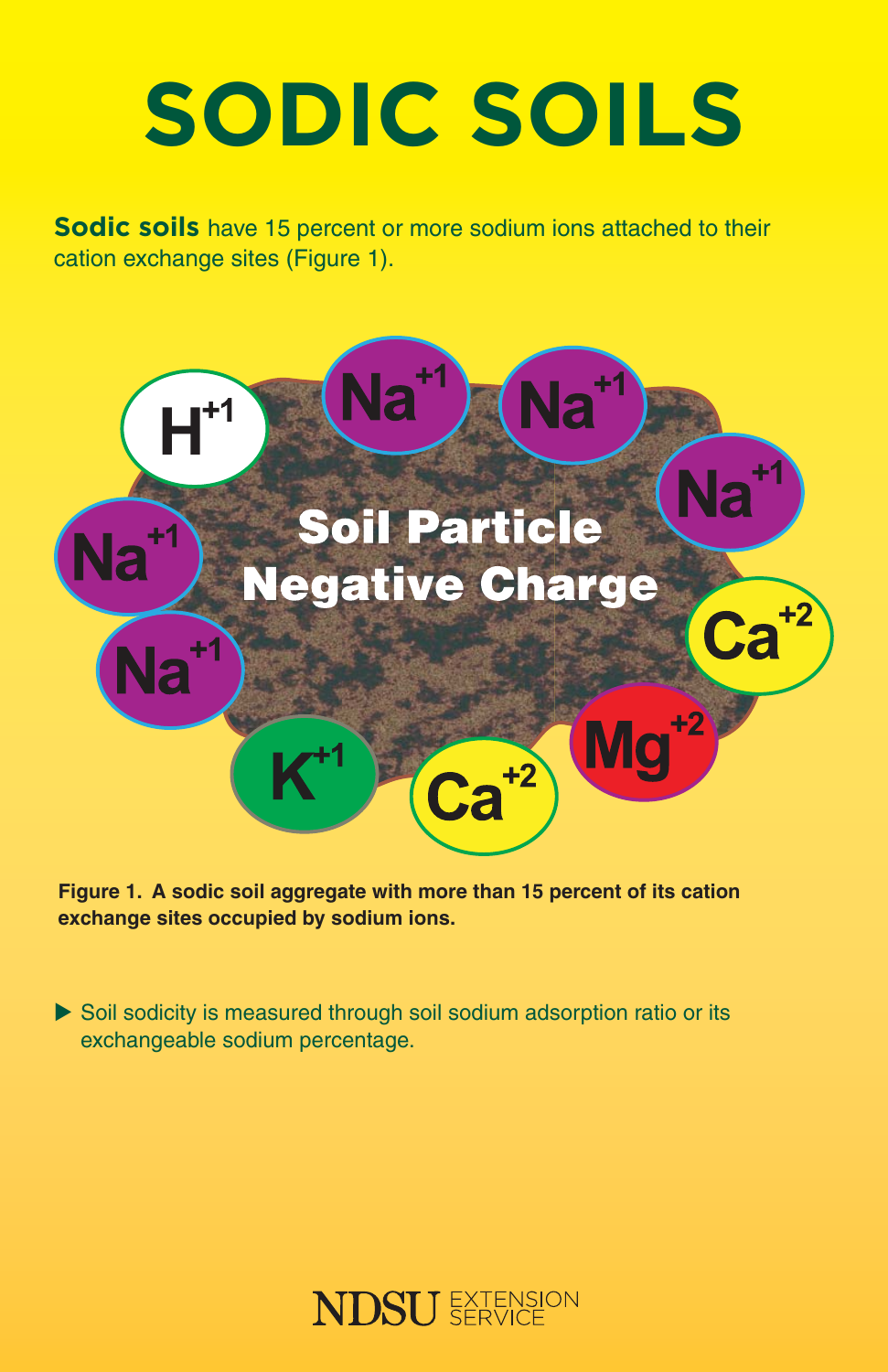### **Effect on Plants**

 $\blacktriangleright$  Excessive dispersion of the soils (due to the formation of sodium carbonate salts), resulting in damage to the soil structure by causing disintegration of soil particles (Figure 2)



**Figure 2. Degrees of soil dispersion due to soil sodicity through the disintegration of soil particles.**

(Photo courtesy of Alison Lacey, Copyright<sup>®</sup> Western Australian Agriculture Authority, 2009)

- $\triangleright$  Soil dispersion causing poor physical conditions (Figure 3) and resulting in soils difficult to till, poor seed germination, very slow water infiltration and restricted root growth
- $\triangleright$  Disintegration of soil aggregates leading to wind and water erosion



**Figure 3. Soil with good physical condition (left) versus a dispersed soil with poor physical condition on the right.**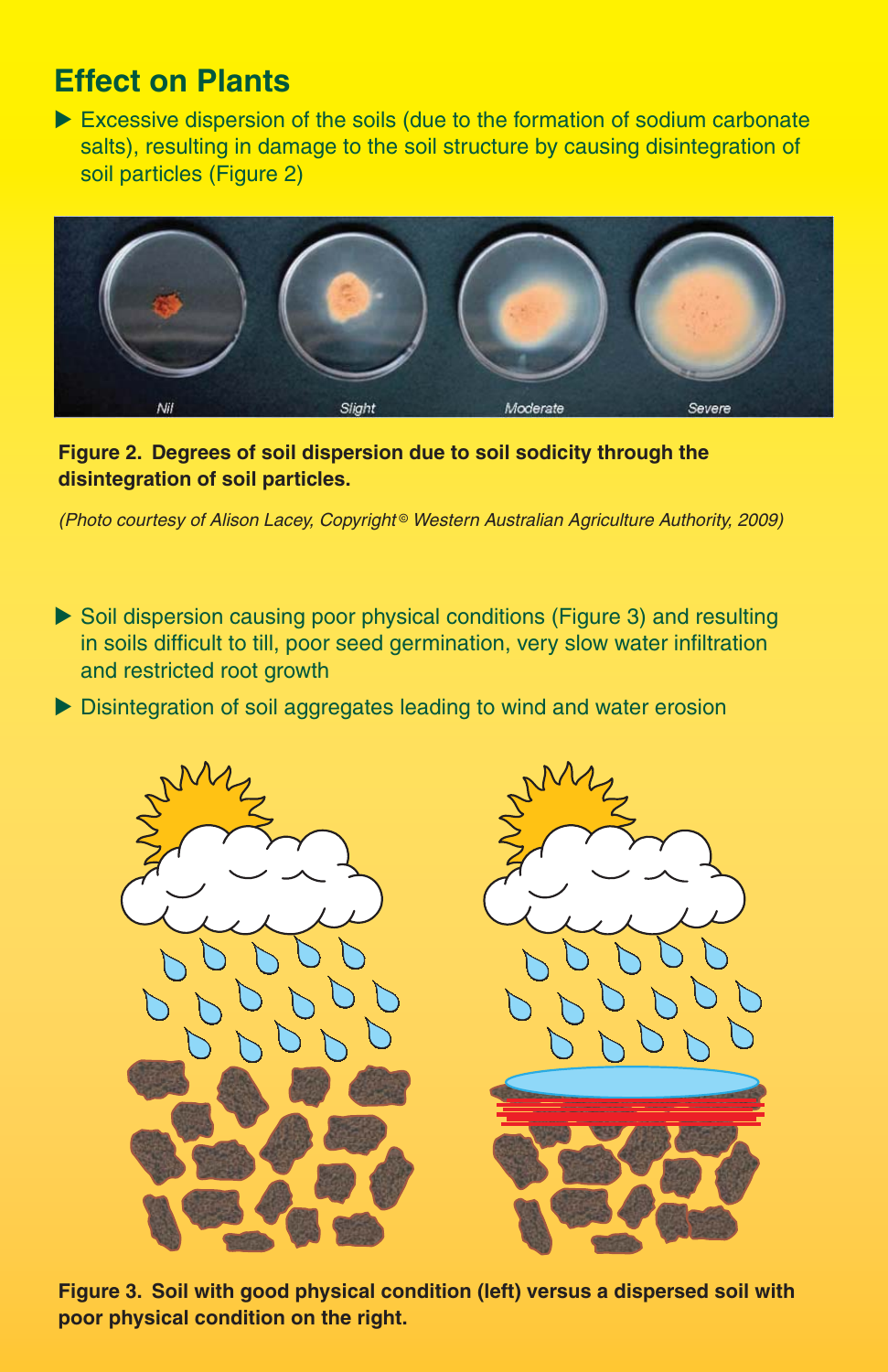## **Natural Causes**

- $\blacktriangleright$  Underlying sodium-rich shale in the bedrock below the soil sediments
- $\triangleright$  Shallow groundwater table with high sodium levels
- $\blacktriangleright$  High amount of rainfall leading to shallow groundwater table
- $\blacktriangleright$  Accumulation of excessive sodium in the low-lying areas

### **Man-made Causes**

- $\blacktriangleright$  Excessive use of irrigation water high in sodium
- Excessive leaching of divalent cations ( $Ca^{++}$  and  $Mg^{++}$ ) leading to domination of Na+ in the soil

## **Rehabilitation**

- Analyze the soil for percentage of cation exchange sites occupied by sodium.
- Intercept the surrounding water seeps leading to a shallow groundwater table.
- $\triangleright$  Supplement calcium-based soil amendments to replace excessive sodium in the soil before the start of the salt leaching process by adequately mixing it in the sodic layers (Figure 4).
- Gypsum (CaSO $_4$ .2H $_2$ O)
- Calcium chloride  $(CaCl<sub>2</sub>)$
- $\blacktriangleright$  Improve soil drainage.
	- More attention to in-field ditches
	- Greater attention to field-boundary ditches
- $\blacktriangleright$  Lower the groundwater table.
	- Continuous cropping, including cover crops where practical
	- Growing deep-rooted and late-maturing crops such as alfalfa and sunflower
	- Installation of surface or subsurface drainage systems
- $\blacktriangleright$  Reduce soil surface evaporation through surface mulching or cover crops.
- $\blacktriangleright$  Improve soil organic matter levels.
- $\blacktriangleright$  Start with sodium-resistant crops.



### **Figure 4. Field gypsum application.**

(Photo courtesy of Keith Mount Liming of the United Kingdom)